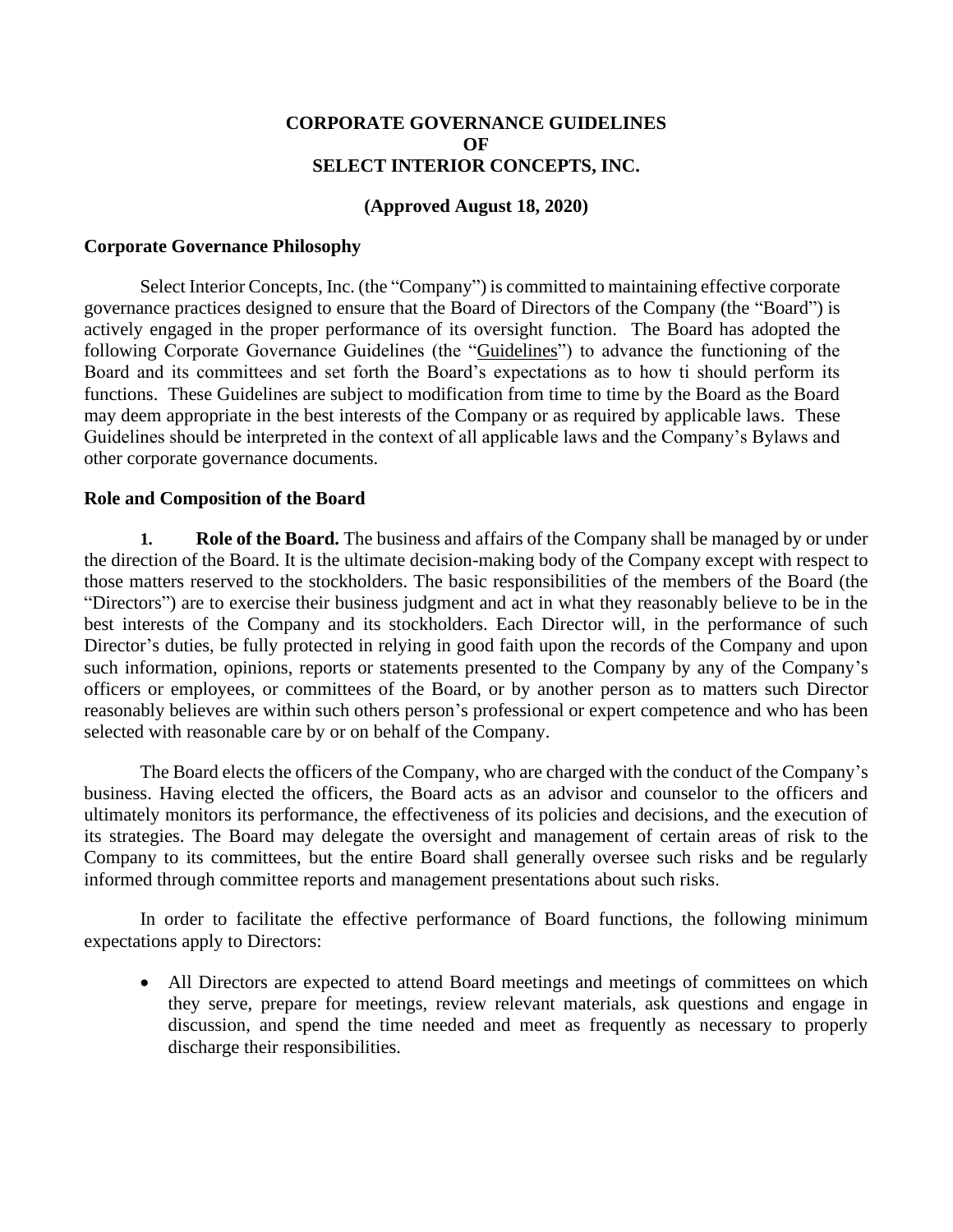• Directors should be familiar with the Company's business, its financial statements and capital structure, and the risks and competition it faces, to facilitate active and effective participation in the Board and committee meetings he or she attends. Directors are expected to maintain an attitude of constructive involvement and oversight; they are expected to ask incisive, probing questions and require accurate, honest answers; they are expected to act with integrity; and they are expected to demonstrate a commitment to the Company, its values, its business plan, and long-term stockholder value.

All Directors owe a duty of loyalty to the Company that mandates that the best interests of the Company prevail over any individual interests of a Director.

**2. Separation of Positions of Chairman and CEO.** The Board recognizes that the leadership structure and combination or separation of the Chief Executive Officer (the "CEO") and the chairman of the Board ("Chairman") roles is driven by the needs of the Company at any point in time. The Board does not believe there should be a fixed rule as to whether the offices of Chairman and CEO should be vested in the same person or two different people, or whether the Chairman should be an employee of the Company or should be elected from among the non-employee Directors. The needs of the Company and the individuals available to fulfill these roles may dictate different outcomes at different times, and the Board believes that retaining flexibility in these decisions is in the best interest of the Company and its stockholders.

**3. Lead Independent Director.** When the position of Chairman is not held by an independent Director, the Board shall designate an independent Director to serve as the lead independent Director ("Lead Independent Director") representing the other independent Directors of the Company. The Lead Independent Director will be selected from among the independent Directors by a majority of the independent Directors. In addition to other duties and responsibilities of the Lead Independent Director set forth in these guidelines, the Lead Independent Director will:

- Preside at meetings of the Board at which the Chairman is not present, including executive sessions of the independent Directors;
- Serve as a liaison between the Chairman and the independent Directors;
- Consult with the CEO on matters relating to management effectiveness and Board performance;
- Consult with the Chairman of the Board and the CEO on, and approve, the schedules, agendas and information provided to the Board for each meeting;
- Call meetings of non-management and independent Directors by providing appropriate notice of such meetings in accordance with the Bylaws of the Company;
- Chair executive sessions of non-management and independent Directors;
- If requested by major stockholders, ensure that he/she is available for consultation and direct communication; and
- Carry out such other duties as requested by the Board or the Chairman of the Board.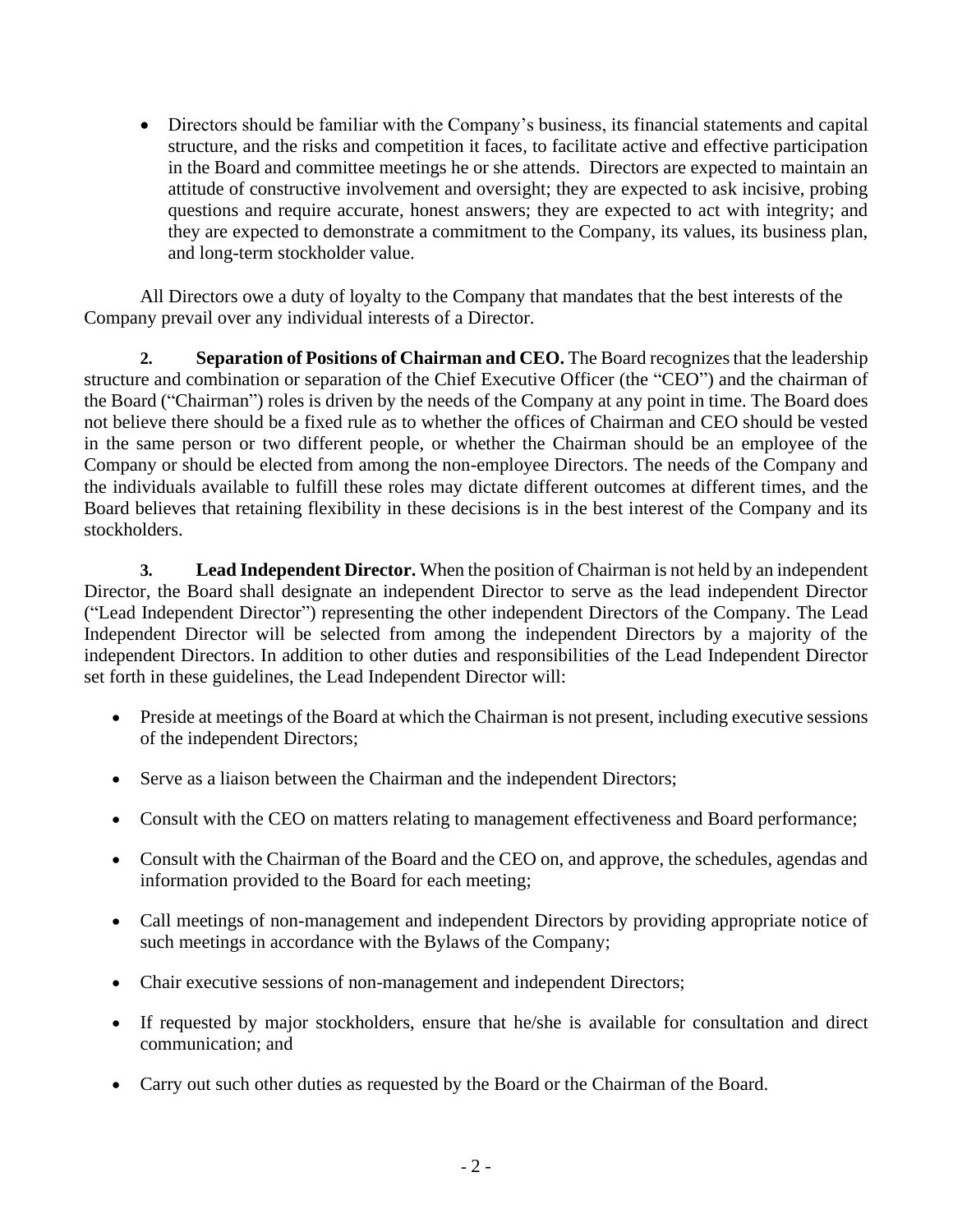**4. Independence of Directors.** It is the policy of the Company that a majority of the Directors satisfy the independence requirements of the applicable stock exchange on which the Company's stock is then listed (the "Stock Exchange"). Under the Stock Exchange's independence requirements, a Director is independent if such Director is a person other than an executive officer or employee of the Company or any other individual having a relationship which, in the opinion of the Board, would interfere with the exercise of independent judgment in carrying out the responsibilities of a Director. The Board will consider all relevant facts and circumstances in making a determination of independence for each Director and may consider, as appropriate, imposing independence requirements more stringent than those required by the Stock Exchange.

**5. Selection of New Directors.** The full Board is responsible for selecting persons to fill vacancies on the Board and recommending candidates for election by the stockholders. The Board has delegated the process of considering candidates to the Nominating and Corporate Governance Committee, whether such candidates would fill new positions created by expansion or vacancies that occur by resignation, retirement, death or for any other reason. At a minimum, candidates for election or appointment to the Board must have integrity, be committed to act in the best interest of all of the Company's stockholders and be able and willing to devote the required amount of time to the Company's affairs, including attendance at meetings of the Board. In recommending candidates, the Nominating and Corporate Governance Committee takes into consideration any criteria approved by the Board and such other factors as it deems appropriate, including, among other things, the candidate's judgment, skill, diversity, including, gender, race, ethnicity and nationality, and experience with businesses and other organizations of comparable size. The Board seeks a diverse group of the most capable directors to make a significant contribution to the Board, the Company and its stockholders.

**6. Change in Occupation or Business Association.** The Board believes that Directors who retire from their present employment, or materially change their position, should immediately notify the Nominating and Corporate Governance Committee so it can assess whether the Director continues to meet the Board's qualifications criteria under the circumstances. The Nominating and Corporate Governance Committee should make a recommendation based on its findings. Retirement or material change in position should not necessarily preclude a Director's continued service on the Board; however, the Nominating and Corporate Governance Committee should be in a position to assess the effect of such a change in its evaluation of the appropriate mix of skills and experience necessary for the Board to perform its oversight function effectively.

**7. Compensation and Stock Ownership of Directors.** It is the policy of the Company that the Directors be fairly compensated for their work required in an organization of the Company's size and scope, that their compensation should align their interests with the long-term interests of the Company's stockholders, and that the structure of their compensation should be simple, transparent and easy for stockholders to understand. The Nominating and Corporate Governance Committee, in consultation with the Compensation Committee, annually reviews the compensation of Directors, and it advises the Board on possible changes in Director compensation. Director compensation should not be set at a level that would call into question the Board's objectivity. Each non-employee Director is expected to have stock ownership (including the value of non-vested stock awards) having a value equal to five times each Director's annual cash retainer. Each non-employee Director shall have a five-year grace period beginning the later of 2019 or when they were elected to the Board to fully comply with the guideline. Directors who have not met the guideline must retain their vested stock awards until they meet the guideline.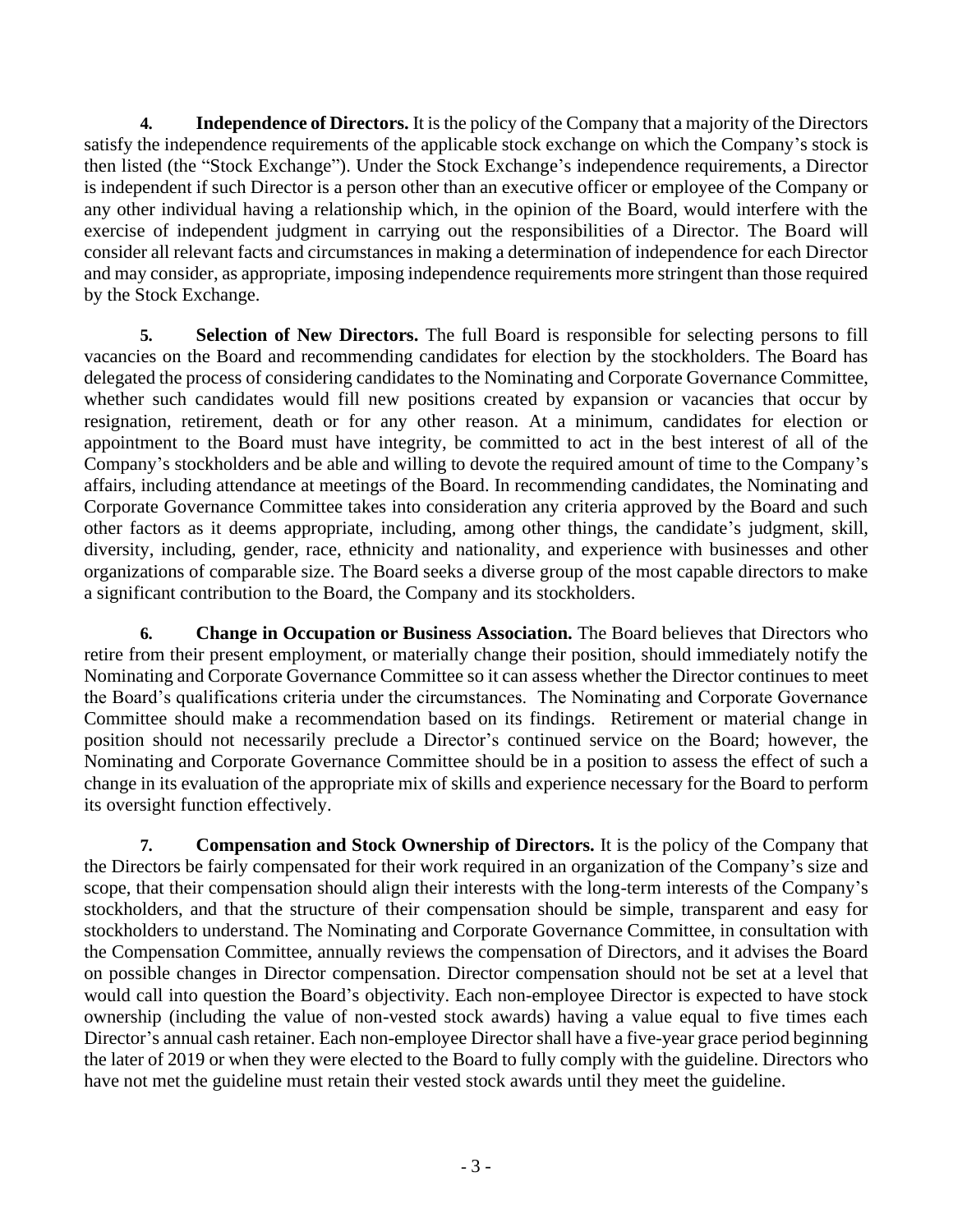**8. Conflicts of Interest.** Each Director will seek to avoid taking actions or having interests whereby a Director's private interest interferes in any way with the interests of the Company as a whole. Each Director will ethically handle all actual conflicts of interest between personal and professional relationships, including promptly informing the Chairman or the General Counsel if such a conflict arises and recusing himself/herself from any discussion or decision affecting his/her personal interests.

**9. Relationship of Board and Committees.** It is the general policy of the Company that all major decisions be considered by the Board as a whole. As a consequence, the committee structure of the Board is limited to those committees considered to be basic to, or required by law or by the Stock Exchange's rules for, the operation of a publicly owned company. Currently these committees are the Audit Committee, Compensation Committee and Nominating and Corporate Governance Committee. The members and chairs of these committees are recommended to the Board by the Nominating and Corporate Governance Committee in consultation with the Chairman and CEO. The Audit Committee, Compensation Committee and Nominating and Corporate Governance Committee consist solely of only independent Directors. The Board may also appoint such other committees to carry out such matters as may be delegated to it by the Board, consistent with the provisions of this policy and applicable law. If and when the Board appoints any such additional committee, the Board shall, by resolution or otherwise, clearly define the responsibilities of such committee.

**10. Orientation and Continuing Education of Directors.** The Company is to facilitate the continuing education of all Directors and is to have a full orientation for new Directors that includes written materials, meetings with key management and visits to Company facilities. Incumbent Directors may also participate in the orientation program. The Company will also periodically provide opportunities for Directors to visit the Company's principal offices and locations in order to provide greater understanding of the Company's business and operations.

**11. Chairs of Executive Sessions.** It is the policy of the Company that the Chairman, if independent, or the Lead Independent Director, if the Chairman is not independent, will chair executive sessions of the independent Directors and that the chairs of the Audit, Compensation and Nominating and Corporate Governance Committees of the Board shall each lead the discussions at meetings or executive sessions of the independent Directors when the principal item is within the scope of the authority of his or her committee.

**12. Succession Planning.** In addition to its other responsibilities, the Board also determines the policies and principles for selection of the CEO and the Chairman and for succession to these positions in the event of an emergency, retirement or departure.

**13. Responsibility for CEO Compensation and Evaluation.** The Compensation Committee is responsible for setting annual and long-term performance goals for the CEO and for evaluating his or her performance against such goals. The Committee meets annually with the CEO to receive his or her recommendations concerning such goals. Both the goals and the evaluation are submitted for consideration by the independent Directors of the Board at a meeting or executive session of that group. The Compensation Committee shall also annually approve the compensation structure for the Company's officers, and shall evaluate the performance of the Company's senior executive officers before approving their salary, bonus and other incentive and equity compensation.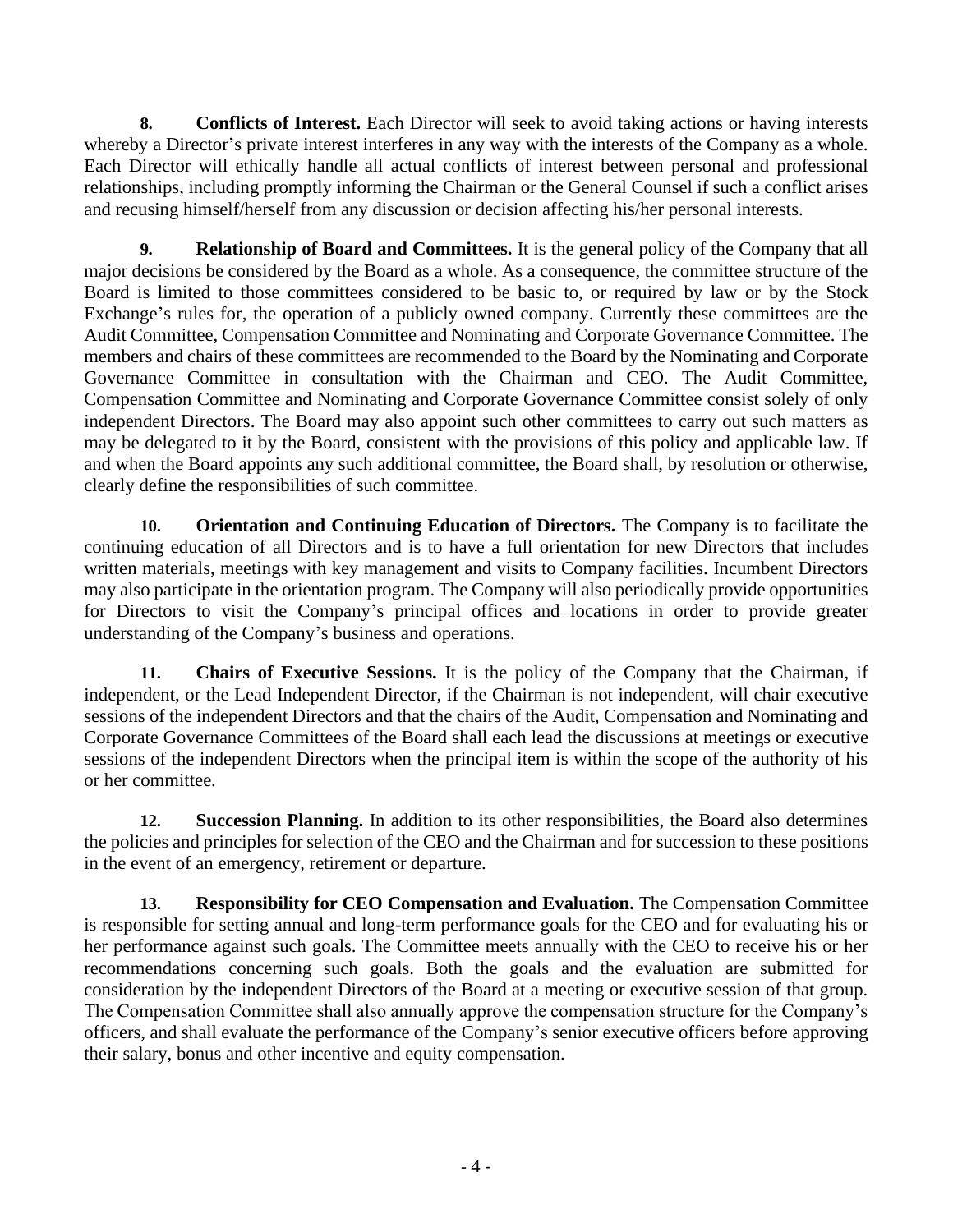**14. Communications with Stakeholders.** The CEO is responsible for establishing effective communications with the Company's stakeholder groups, i.e., stockholders, customers, company associates, communities, suppliers, creditors, governments and corporate partners. It is the policy of the Company that management speaks for the Company. This policy does not preclude an outside Director from meeting with stockholders, provided that the Board or Chairman has furnished its prior authorization of such meeting.

**15. Service on Other Boards.** A Director may serve on other public company boards of directors with the prior written approval of the Board, which shall not be unreasonably withheld. Notwithstanding the foregoing, members of the Audit Committee of the Board may not serve on the audit committee of more than two other public companies unless the Board determines that such simultaneous service would not impair the ability of such Director to effectively serve on the Audit Committee.

**16. Term Limits.** The Board does not believe it should establish term limits for its Directors. While term limits could help ensure that there are new ideas and viewpoints available to the Board, they have the disadvantage of losing the contribution of Directors who have been able to develop, over a period of time, increasing insight into the Company and its operations and, therefore, are able to provide an increasing contribution to the Board as a whole.

**17. Retirement Policy.** The Board does not believe that age alone should determine whether an individual should serve as a Director and therefore does not believe that a mandatory retirement age for Directors is appropriate or necessary. The Nominating and Corporate Governance Committee periodically reviews and makes recommendations to the Board regarding the Company's retirement policy for Directors.

# **Functioning of the Board**

**1. Frequency and Agenda of Board Meetings.** Board meetings are scheduled in advance and held not less than quarterly. The Board holds special meetings as required. Directors are expected to attend Board meetings, meetings of committees on which they serve, the Company's annual meeting of stockholders and any special meeting of stockholders. The Chairman, in consultation with the CEO and, if the Chairman is not independent, the Lead Independent Director, sets the agenda for Board meetings with the understanding that certain items pertinent to the advisory and monitoring functions of the Board be brought to it periodically by the CEO for review and/or decision. For example, the annual corporate budget is reviewed by the Board. Agenda items that fall within the scope of responsibilities of a Board committee are reviewed with the chair of that committee. Any member of the Board may request that an item be included on an agenda.

**2. Board Meeting Materials.** Board materials related to agenda items are provided to Directors sufficiently in advance of Board meetings where necessary to allow the Directors to prepare for discussion of the items at the meeting. Directors are expected to devote the time necessary to appropriately discharge their responsibilities and to prepare for and attend and participate in Board meetings and the meetings of the Board committees on which they serve.

**3. Attendance at Board Meetings by Management.** At the invitation of the Board, members of senior management recommended by the CEO attend Board meetings or portions thereof for the purpose of participating in discussions. Generally, presentations of matters to be considered by the Board